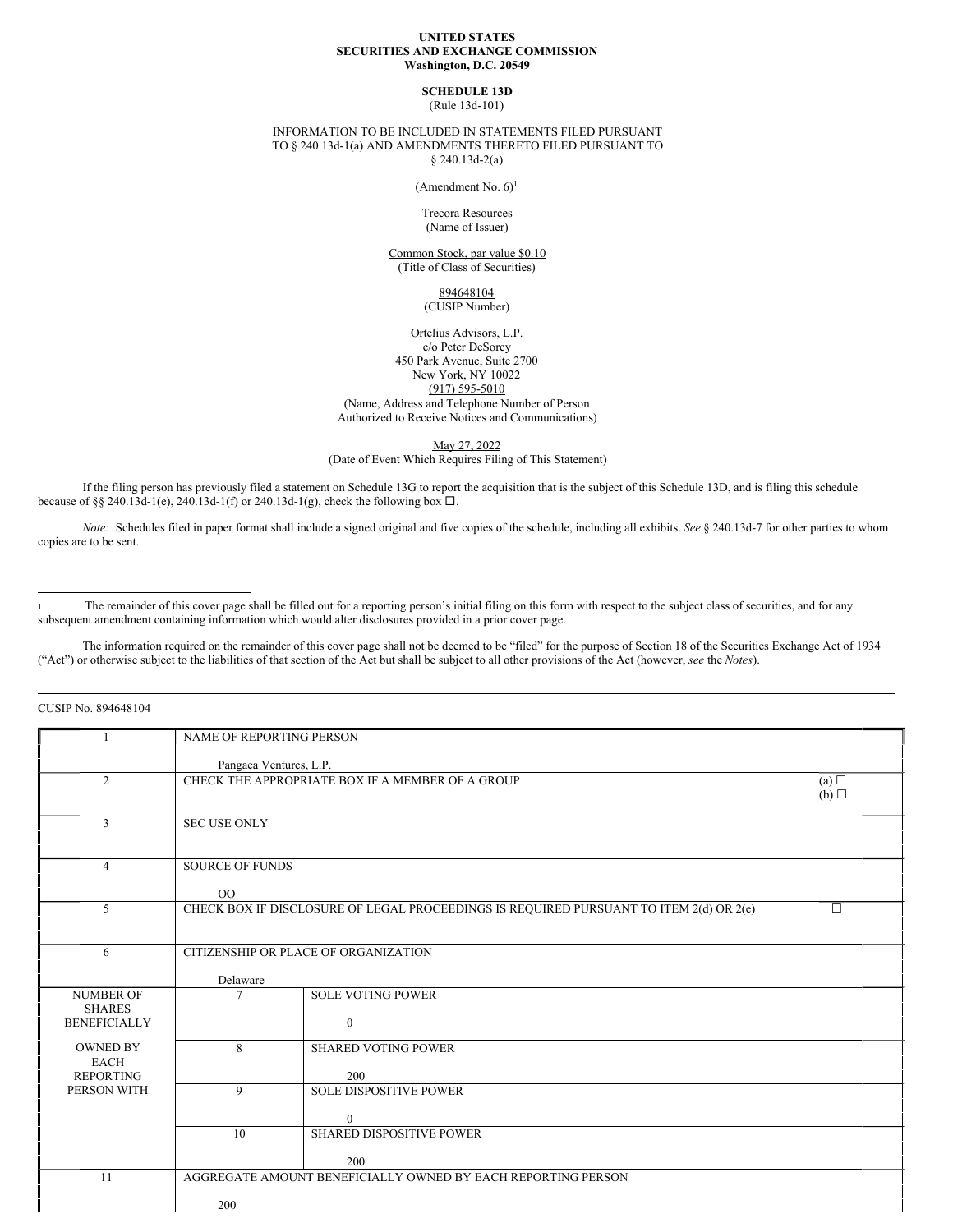|   | CHECK BOX IF THE AGGREGATE AMOUNT IN ROW (11) EXCLUDES CERTAIN SHARES |  |
|---|-----------------------------------------------------------------------|--|
|   |                                                                       |  |
|   | PERCENT OF CLASS REPRESENTED BY AMOUNT IN ROW (11)                    |  |
|   |                                                                       |  |
|   | Less than $1\%$                                                       |  |
| 4 | <b>TYPE OF REPORTING PERSON</b>                                       |  |
|   |                                                                       |  |
|   | PN                                                                    |  |

2

# CUSIP No. 894648104

| $\mathbf{1}$                      | NAME OF REPORTING PERSON                                                                          |                                                                                        |        |
|-----------------------------------|---------------------------------------------------------------------------------------------------|----------------------------------------------------------------------------------------|--------|
|                                   |                                                                                                   |                                                                                        |        |
|                                   | Temnein Ventures III, L.P.                                                                        |                                                                                        |        |
| $\overline{2}$                    | CHECK THE APPROPRIATE BOX IF A MEMBER OF A GROUP<br>(a)<br>(b)                                    |                                                                                        |        |
|                                   |                                                                                                   |                                                                                        |        |
| 3                                 | <b>SEC USE ONLY</b>                                                                               |                                                                                        |        |
|                                   |                                                                                                   |                                                                                        |        |
| $\overline{4}$                    | <b>SOURCE OF FUNDS</b>                                                                            |                                                                                        |        |
|                                   |                                                                                                   |                                                                                        |        |
|                                   |                                                                                                   |                                                                                        |        |
| $\overline{5}$                    |                                                                                                   | CHECK BOX IF DISCLOSURE OF LEGAL PROCEEDINGS IS REQUIRED PURSUANT TO ITEM 2(d) OR 2(e) | $\Box$ |
|                                   |                                                                                                   |                                                                                        |        |
| 6                                 |                                                                                                   | CITIZENSHIP OR PLACE OF ORGANIZATION                                                   |        |
|                                   |                                                                                                   |                                                                                        |        |
|                                   | Delaware                                                                                          |                                                                                        |        |
| <b>NUMBER OF</b><br><b>SHARES</b> | 7                                                                                                 | <b>SOLE VOTING POWER</b>                                                               |        |
| <b>BENEFICIALLY</b>               |                                                                                                   | $\Omega$                                                                               |        |
| <b>OWNED BY</b>                   | 8                                                                                                 | <b>SHARED VOTING POWER</b>                                                             |        |
| <b>EACH</b><br><b>REPORTING</b>   |                                                                                                   | $\overline{0}$                                                                         |        |
| PERSON WITH                       | 9                                                                                                 | <b>SOLE DISPOSITIVE POWER</b>                                                          |        |
|                                   |                                                                                                   |                                                                                        |        |
|                                   |                                                                                                   | 0                                                                                      |        |
|                                   | 10                                                                                                | <b>SHARED DISPOSITIVE POWER</b>                                                        |        |
|                                   |                                                                                                   | $\mathbf{0}$                                                                           |        |
| 11                                | AGGREGATE AMOUNT BENEFICIALLY OWNED BY EACH REPORTING PERSON                                      |                                                                                        |        |
|                                   |                                                                                                   |                                                                                        |        |
| 12                                | $\overline{0}$<br>CHECK BOX IF THE AGGREGATE AMOUNT IN ROW (11) EXCLUDES CERTAIN SHARES<br>$\Box$ |                                                                                        |        |
|                                   |                                                                                                   |                                                                                        |        |
|                                   |                                                                                                   |                                                                                        |        |
| 13                                |                                                                                                   | PERCENT OF CLASS REPRESENTED BY AMOUNT IN ROW (11)                                     |        |
|                                   | $0.0\%$                                                                                           |                                                                                        |        |
| 14                                | <b>TYPE OF REPORTING PERSON</b>                                                                   |                                                                                        |        |
|                                   |                                                                                                   |                                                                                        |        |
|                                   | PN                                                                                                |                                                                                        |        |

# CUSIP No. 894648104

|                                   | NAME OF REPORTING PERSON   |                                                                                        |            |
|-----------------------------------|----------------------------|----------------------------------------------------------------------------------------|------------|
|                                   | Panthalassa Ventures, L.P. |                                                                                        |            |
| 2                                 |                            | CHECK THE APPROPRIATE BOX IF A MEMBER OF A GROUP                                       | (a)<br>(b) |
|                                   | <b>SEC USE ONLY</b>        |                                                                                        |            |
| 4                                 | <b>SOURCE OF FUNDS</b>     |                                                                                        |            |
| 5                                 |                            | CHECK BOX IF DISCLOSURE OF LEGAL PROCEEDINGS IS REQUIRED PURSUANT TO ITEM 2(d) OR 2(e) |            |
| 6                                 |                            | CITIZENSHIP OR PLACE OF ORGANIZATION                                                   |            |
|                                   | Delaware                   |                                                                                        |            |
| <b>NUMBER OF</b><br><b>SHARES</b> |                            | <b>SOLE VOTING POWER</b>                                                               |            |

3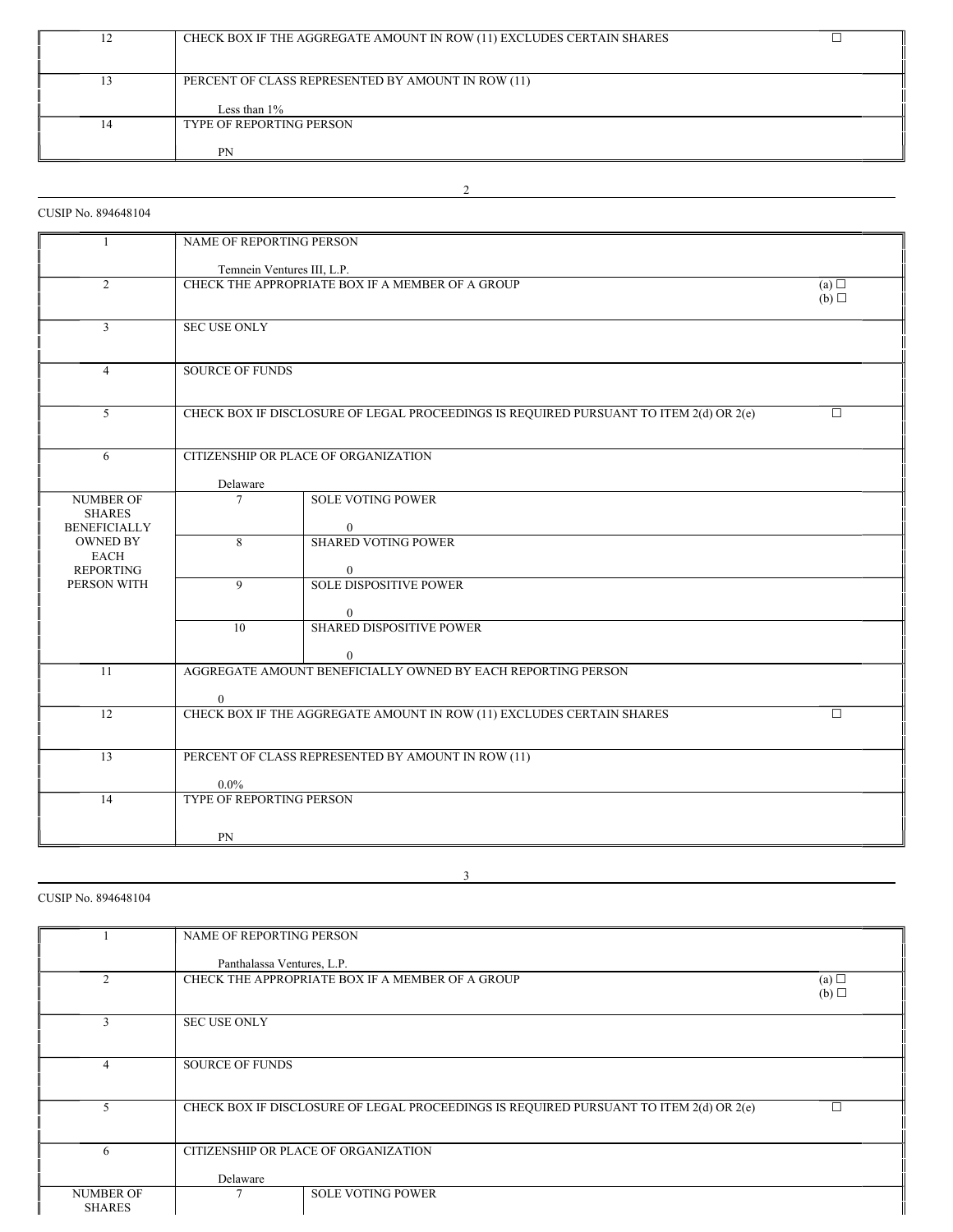| <b>BENEFICIALLY</b> |                          | $\Omega$                                                              |
|---------------------|--------------------------|-----------------------------------------------------------------------|
| <b>OWNED BY</b>     | 8                        | <b>SHARED VOTING POWER</b>                                            |
| <b>EACH</b>         |                          |                                                                       |
| REPORTING           |                          |                                                                       |
| PERSON WITH         | 9                        | <b>SOLE DISPOSITIVE POWER</b>                                         |
|                     |                          |                                                                       |
|                     |                          |                                                                       |
|                     | 10                       | <b>SHARED DISPOSITIVE POWER</b>                                       |
|                     |                          |                                                                       |
|                     |                          | $\Omega$                                                              |
| 11                  |                          | AGGREGATE AMOUNT BENEFICIALLY OWNED BY EACH REPORTING PERSON          |
|                     |                          |                                                                       |
|                     | $\Omega$                 |                                                                       |
| 12                  |                          | CHECK BOX IF THE AGGREGATE AMOUNT IN ROW (11) EXCLUDES CERTAIN SHARES |
|                     |                          |                                                                       |
|                     |                          |                                                                       |
| 13                  |                          | PERCENT OF CLASS REPRESENTED BY AMOUNT IN ROW (11)                    |
|                     | $0.0\%$                  |                                                                       |
| 14                  | TYPE OF REPORTING PERSON |                                                                       |
|                     |                          |                                                                       |
|                     | <b>PN</b>                |                                                                       |
|                     |                          |                                                                       |

4

# CUSIP No. 894648104

|                                                    | NAME OF REPORTING PERSON                                                                         |                                                                       |        |
|----------------------------------------------------|--------------------------------------------------------------------------------------------------|-----------------------------------------------------------------------|--------|
|                                                    | Ortelius Advisors, L.P.                                                                          |                                                                       |        |
| $\overline{c}$                                     | CHECK THE APPROPRIATE BOX IF A MEMBER OF A GROUP<br>(a)<br>(b)                                   |                                                                       |        |
| $\overline{3}$                                     | <b>SEC USE ONLY</b>                                                                              |                                                                       |        |
| $\overline{4}$                                     | <b>SOURCE OF FUNDS</b><br>AF                                                                     |                                                                       |        |
| 5                                                  | CHECK BOX IF DISCLOSURE OF LEGAL PROCEEDINGS IS REQUIRED PURSUANT TO ITEM 2(d) OR 2(e)<br>$\Box$ |                                                                       |        |
| 6                                                  | CITIZENSHIP OR PLACE OF ORGANIZATION<br>Delaware                                                 |                                                                       |        |
| <b>NUMBER OF</b>                                   | $\tau$                                                                                           | <b>SOLE VOTING POWER</b>                                              |        |
| <b>SHARES</b><br><b>BENEFICIALLY</b>               |                                                                                                  | $\Omega$                                                              |        |
| <b>OWNED BY</b><br><b>EACH</b><br><b>REPORTING</b> | 8                                                                                                | <b>SHARED VOTING POWER</b><br>200                                     |        |
| PERSON WITH                                        | $\mathbf{Q}$                                                                                     | <b>SOLE DISPOSITIVE POWER</b>                                         |        |
|                                                    |                                                                                                  | $\overline{0}$                                                        |        |
|                                                    | 10                                                                                               | <b>SHARED DISPOSITIVE POWER</b>                                       |        |
|                                                    |                                                                                                  | 200                                                                   |        |
| 11                                                 | AGGREGATE AMOUNT BENEFICIALLY OWNED BY EACH REPORTING PERSON                                     |                                                                       |        |
|                                                    | 200                                                                                              |                                                                       |        |
| $\overline{12}$                                    |                                                                                                  | CHECK BOX IF THE AGGREGATE AMOUNT IN ROW (11) EXCLUDES CERTAIN SHARES | $\Box$ |
| 13                                                 | PERCENT OF CLASS REPRESENTED BY AMOUNT IN ROW (11)                                               |                                                                       |        |
|                                                    | Less than 1%                                                                                     |                                                                       |        |
| 14                                                 | TYPE OF REPORTING PERSON                                                                         |                                                                       |        |
|                                                    | IA                                                                                               |                                                                       |        |

CUSIP No. 894648104

| NAME OF REPORTING PERSON                         |              |
|--------------------------------------------------|--------------|
| Peter DeSorcy                                    |              |
| CHECK THE APPROPRIATE BOX IF A MEMBER OF A GROUP | $(a)$ $\Box$ |
|                                                  | $(b)$ $\Box$ |

5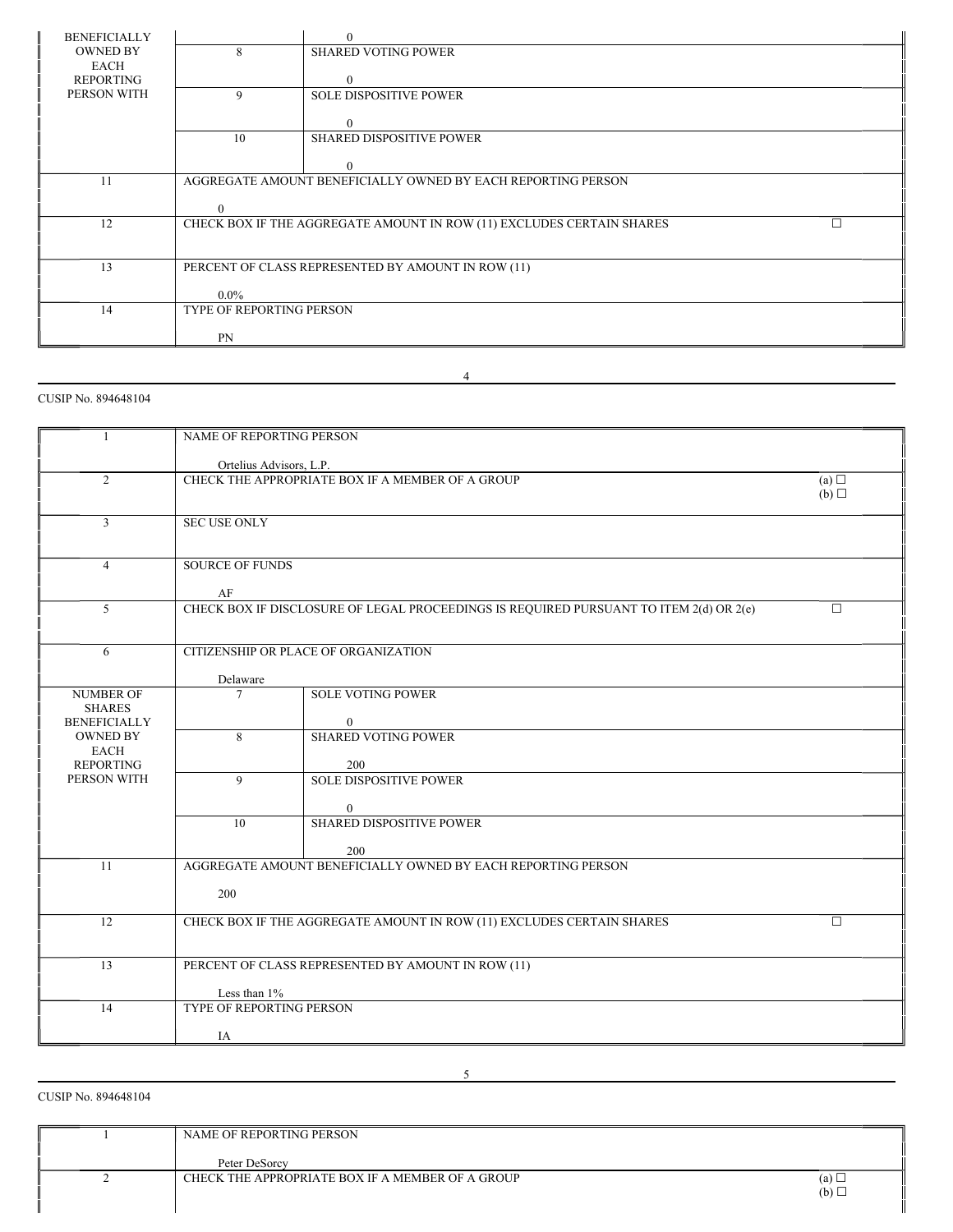| 3                                    | <b>SEC USE ONLY</b> |                                                                                        |   |  |
|--------------------------------------|---------------------|----------------------------------------------------------------------------------------|---|--|
|                                      |                     |                                                                                        |   |  |
| $\overline{4}$                       |                     | <b>SOURCE OF FUNDS</b>                                                                 |   |  |
|                                      | AF                  |                                                                                        |   |  |
| 5                                    |                     | CHECK BOX IF DISCLOSURE OF LEGAL PROCEEDINGS IS REQUIRED PURSUANT TO ITEM 2(d) OR 2(e) | П |  |
|                                      |                     |                                                                                        |   |  |
| 6                                    |                     | CITIZENSHIP OR PLACE OF ORGANIZATION                                                   |   |  |
|                                      | New York            |                                                                                        |   |  |
| <b>NUMBER OF</b>                     | 7                   | <b>SOLE VOTING POWER</b>                                                               |   |  |
| <b>SHARES</b><br><b>BENEFICIALLY</b> |                     | $\mathbf{0}$                                                                           |   |  |
| <b>OWNED BY</b>                      | 8                   | <b>SHARED VOTING POWER</b>                                                             |   |  |
| EACH                                 |                     |                                                                                        |   |  |
| <b>REPORTING</b><br>PERSON WITH      | $\mathbf{Q}$        | 200<br><b>SOLE DISPOSITIVE POWER</b>                                                   |   |  |
|                                      |                     |                                                                                        |   |  |
|                                      | 10                  | $\overline{0}$<br><b>SHARED DISPOSITIVE POWER</b>                                      |   |  |
|                                      |                     |                                                                                        |   |  |
| 11                                   |                     | 200<br>AGGREGATE AMOUNT BENEFICIALLY OWNED BY EACH REPORTING PERSON                    |   |  |
|                                      |                     |                                                                                        |   |  |
| 12                                   | 200                 | CHECK BOX IF THE AGGREGATE AMOUNT IN ROW (11) EXCLUDES CERTAIN SHARES                  | П |  |
|                                      |                     |                                                                                        |   |  |
| 13                                   |                     | PERCENT OF CLASS REPRESENTED BY AMOUNT IN ROW (11)                                     |   |  |
|                                      |                     |                                                                                        |   |  |
| 14                                   |                     | Less than $1\%$<br><b>TYPE OF REPORTING PERSON</b>                                     |   |  |
|                                      |                     |                                                                                        |   |  |
|                                      | IN, HC              |                                                                                        |   |  |

6

### CUSIP No. 894648104

This Amendment No. 6 to Schedule 13D (this "Amendment No. 6") relates to the common stock, par value \$0.10 per share (the "Common Stock"), of Trecora Resources, a Delaware corporation (the "Issuer"), and amends the Schedule 13D filed by the Reporting Persons (as defined below) on March 18, 2021 (the "Original Schedule 13D"), and as amended by each of Amendment No. 1 filed on May 4, 2021, Amendment No. 2 filed on May 7, 2021, Amendment No. 3 filed on June 11, 2021, Amendment No. 4 filed on November 2, 2021 and Amendment No. 5 filed on February 7, 2022 (Amendment No. 1, Amendment No. 2, Amendment No. 3, Amendment No. 4 and Amendment No. 5, together with the Original Schedule 13D, the "Schedule 13D"). Any capitalized terms used and not defined in this Amendment No. 6 have the meanings set forth in the Original Schedule 13D.

This Amendment No. 6 is being filed on behalf of: (i) Pangaea Ventures, L.P., a Delaware limited partnership ("Pangaea"); (ii) Temnein Ventures III, L.P., a Delaware limited partnership ("Temnein"); (iii) Panthalassa Ventures, L.P., a Delaware limited partnership ("Panthalassa"); (iv) Ortelius Advisors, L.P., a Delaware limited partnership ("OA"); and (v) Peter DeSorcy ("Mr. DeSorcy", and, together with Pangaea, Temnein, Panthalassa and OA, the "Reporting Persons").

This Amendment No. 6 is being filed to amend and supplement Items 3, 4 and 5 of the Schedule 13D as set forth below.

## **Item 3. Source and Amount of Funds or Other Consideration**

Item 3 of the Schedule 13D, is hereby amended and restated as follows:

Pangaea has expended an aggregate of approximately \$1,217 of its investment capital to acquire the 200 shares of Common Stock beneficially owned by Pangaea.

#### **Item 4. Purpose of Transaction**

Item 4 of the Schedule 13D is hereby amended and supplemented as follows:

On May 27, 2022, Pangaea withdrew its nomination of candidates for election to the Board at the Annual Meeting.

## **Item 5. Interest in Securities of the Issuer**

Item 5 of the Schedule 13D is hereby amended and restated as follows:

(a) (b) As of the filing date of this Amendment No. 6, the Reporting Persons, in total, beneficially own 200 shares of Common Stock (the "Shares"). The Shares represent less than 1% of the Issuer's outstanding Common Stock. Percentages of the Common Stock outstanding reported in this Amendment No. 6 are calculated based upon the 23,713,657 shares of Common Stock outstanding as of May 16, 2022, as reported in the Issuer's Solicitation Statement on Schedule 14D-9 filed by the Issuer with the SEC on May 26, 2022. OA has voting and dispositive power over the shares of Common Stock held by Pangaea, and through ownership and control Mr. DeSorcy has voting and dispositive power over portfolios managed by OA.

(c) Set forth on Schedule A hereto are all transactions in the securities of the Issuer effected during the past sixty days by any Reporting Person.